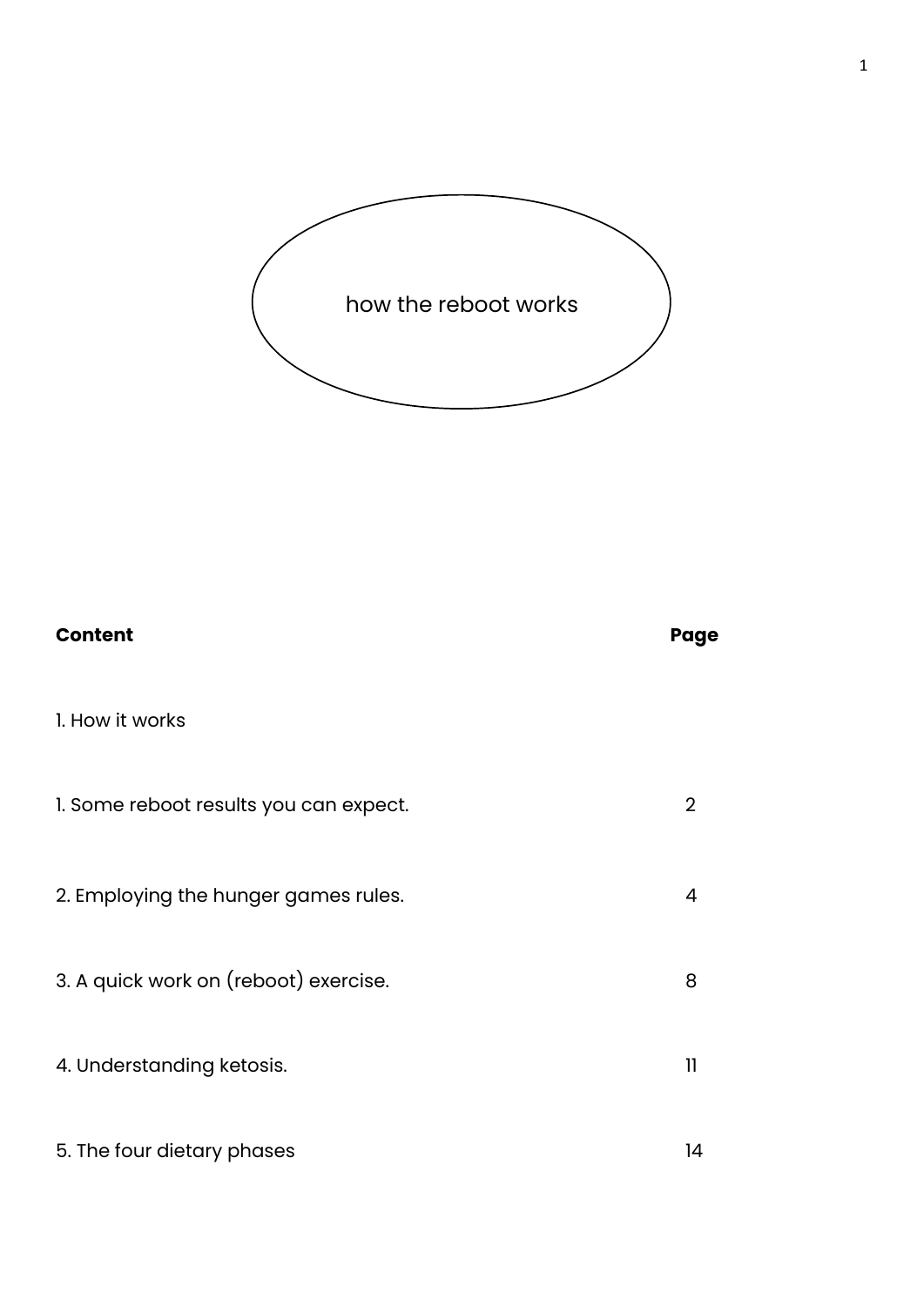# 1. How it works.

- 1. Open and review the day to day menus.
- 2. If the reboot menu looks right for you, shop accordingly, and get prepared.
- 3. Consider the (reboot approved) listed changes you may need to make, mark on your shopping list, and get ready to play.
- 4. Note tomorrow's preparation tips.
- 5. Check out the daily email post outs.
- 6. Invitation: Contact BP for queries.

That's it!

For your interest…

# 2. Some reboot results you can expect.

- $\checkmark$  Optimum mental & physical waking energy,
- $\checkmark$  Continued wellness.
- $\checkmark$  Mental clarity and optimum confidence,
- $\checkmark$  Prime sleep night after night,
- $\checkmark$  Inflammation balance,
- $\checkmark$  Exercise longer and faster.

#### AND

- $\checkmark$  Lead you towards your ideal weight (and shape) as nature intended.
- $\checkmark$  Maintain your optimum weight free from conscious thought and make you tolerant of 'sometimes' food.

Results show that it typically takes 18-26 days to stabilise a healthy fat-burning metabolism.

Healthy fat-burning metabolism drives a healthy and fitting appetite.

A healthy appetite maintains ideal weight and wellness (including athletic wellness).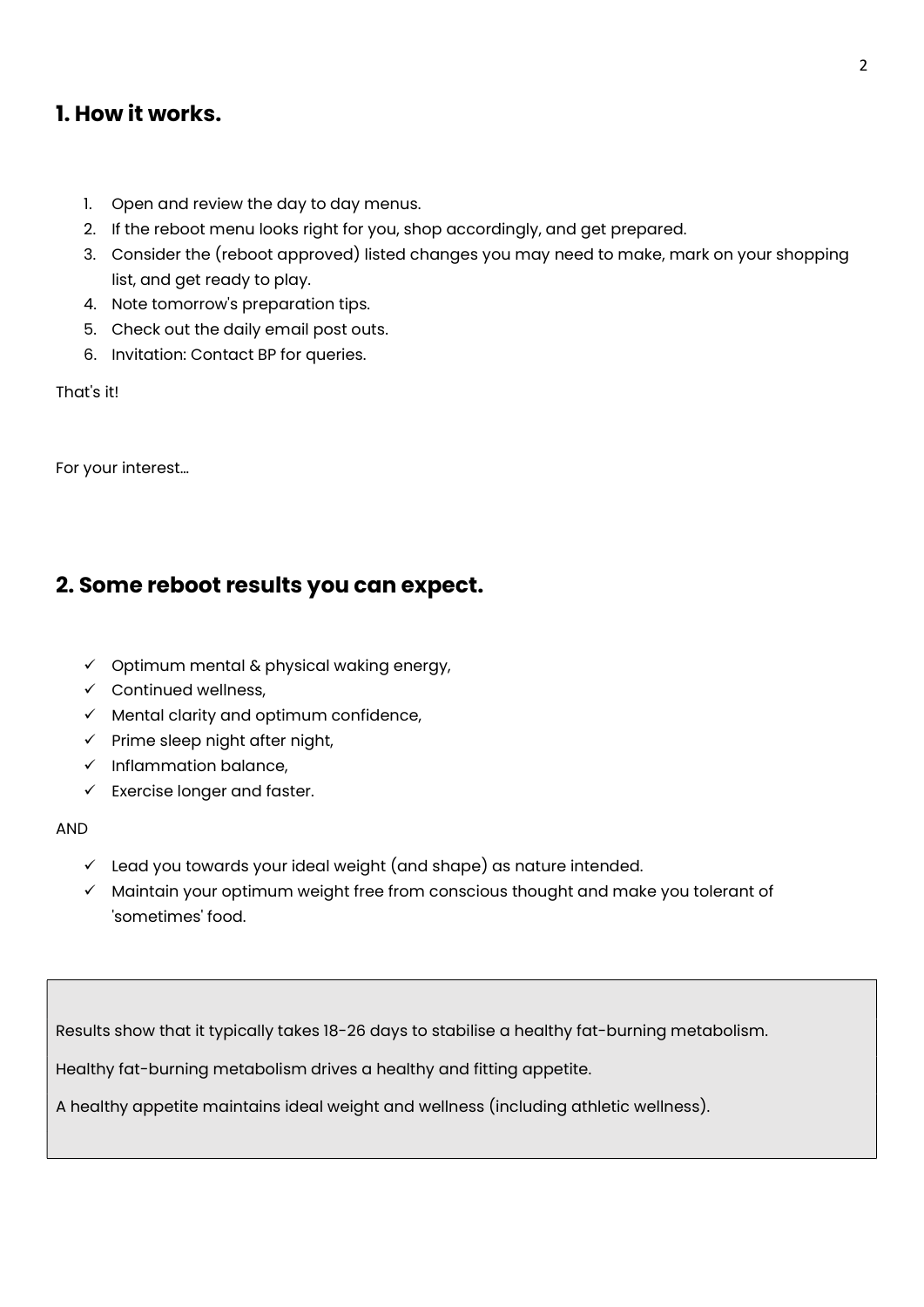Brad Pamp facilitates one on one non-invasive assessments.

| #              | Test                       | Australian Average          | After Reboot         |
|----------------|----------------------------|-----------------------------|----------------------|
|                | <b>Blood Pressure</b>      | $140$ > $/90$ >             | 120/80               |
| 2              | Scale Weight - HAMWI Calc  | 8kg> HAMWI Calc             | Ideal weight - HAMWI |
| 3              | <b>Girth Measurement</b>   | Oversized                   | Proportional         |
| $\overline{4}$ | <b>HRV Stress Test</b>     | 53/100                      | 65>/100              |
| 5              | <b>Triglycerides</b>       | $2.45$ mmol/L               | $1.5$ mmol/L         |
| 6              | <b>Blood Glucose</b>       | $6.0$ mmol/L                | $5.2$ mmol/L         |
| 7              | <b>HbAlc Blood Glucose</b> | 5.8%                        | 4.9%                 |
| 8              | <b>Blood Ketones</b>       | $0.0$ mmol/L                | $0.2 - 0.5$ mmol/L   |
| 9              | <b>Breath Ketones</b>      | $0.0 - 3.0$ & $10 - 60$ ppm | $1.8 - 2.5$ ppm      |

A typical pre-and-post reboot assessment looks like this.

The reboot works towards healthy ketosis - tests 7-9 are all-important.

Assessing in the red zone means you are favouring stored fat as your preferred fuel source.

You will be lead to your healthy best weight.

#### Male vs Female

Typically, males of all ages will experience the 'expected' results listed above, including the weight changes, if a weight change is desired or necessary.

Typically, women of all ages can also expect to feel fantastic, with improved daily energy, wellness, mental clarity, and hormonal balance.

Most will also change weight if this is desired or necessary.

However, with the influence of hormonal differences, women typically lose less weight as a percentage of the starting weight than men – again, if weight loss is the goal.

Data shows Women aged 15-19 and 45-60yrs are metabolically influenced most.

Data also shows that a woman with limited weight loss after 28 days will benefit significantly by returning to day 15 and rebooting a further 14 days.

Repeating phase 3&4 near always drives the breakthrough weight-loss plateau.

#### Self Assessment.

If you don't have the opportunity to sit an assessment with Brad Pamp, ask yourself these questions when finishing your 28-day reboot.

- **How do you feel?**
- Do you feel lighter?
- **How are you sleeping?**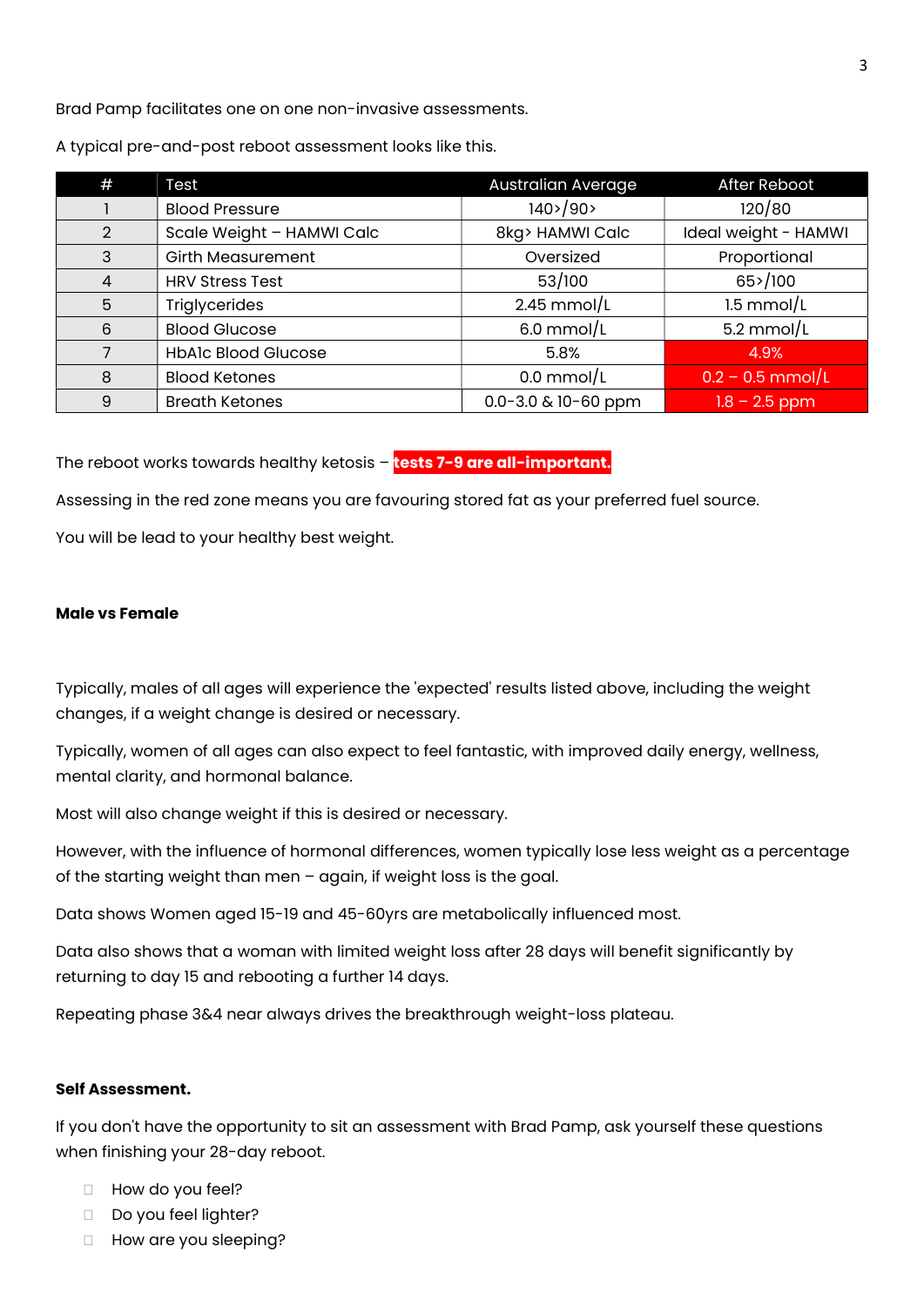- $\Box$  How is your all-day mental & physical energy?
- □ Are you managing stress better?
- □ Are you still harbouring aches & niggles?

Again, if you are still short of some of these healthy goals,

I encourage returning to reboot day 7 and complete the final 12 days.

# 2. Employing the Hunger Games Laws.

The reboot goal is to find your most fitting daily caloric volume.

#### Statistics show most Australians overeat.

Practising your most fitting (caloric) portion.

- 1. The reboot listed food The four progressive reboot phases, the integration of the right (macro) nutrients, and the near elimination of created & re-created food.
- 2. The hunger game appetite-suppressing strategies (see below), and
- 3. Exercising moderately (DTI strategy see below).

Working towards redefining your ideal food caloric volume.

The Australian food culture has led to increased food consumption – person to person.

Natural appetites have changed.

The reboot works towards re-calibrating your unconscious belief in the calories you need.

Ghrelin is the prime hormone responsible for making you hungry. Our goal is to change ghrelin behaviour, particularly relative to weight loss.

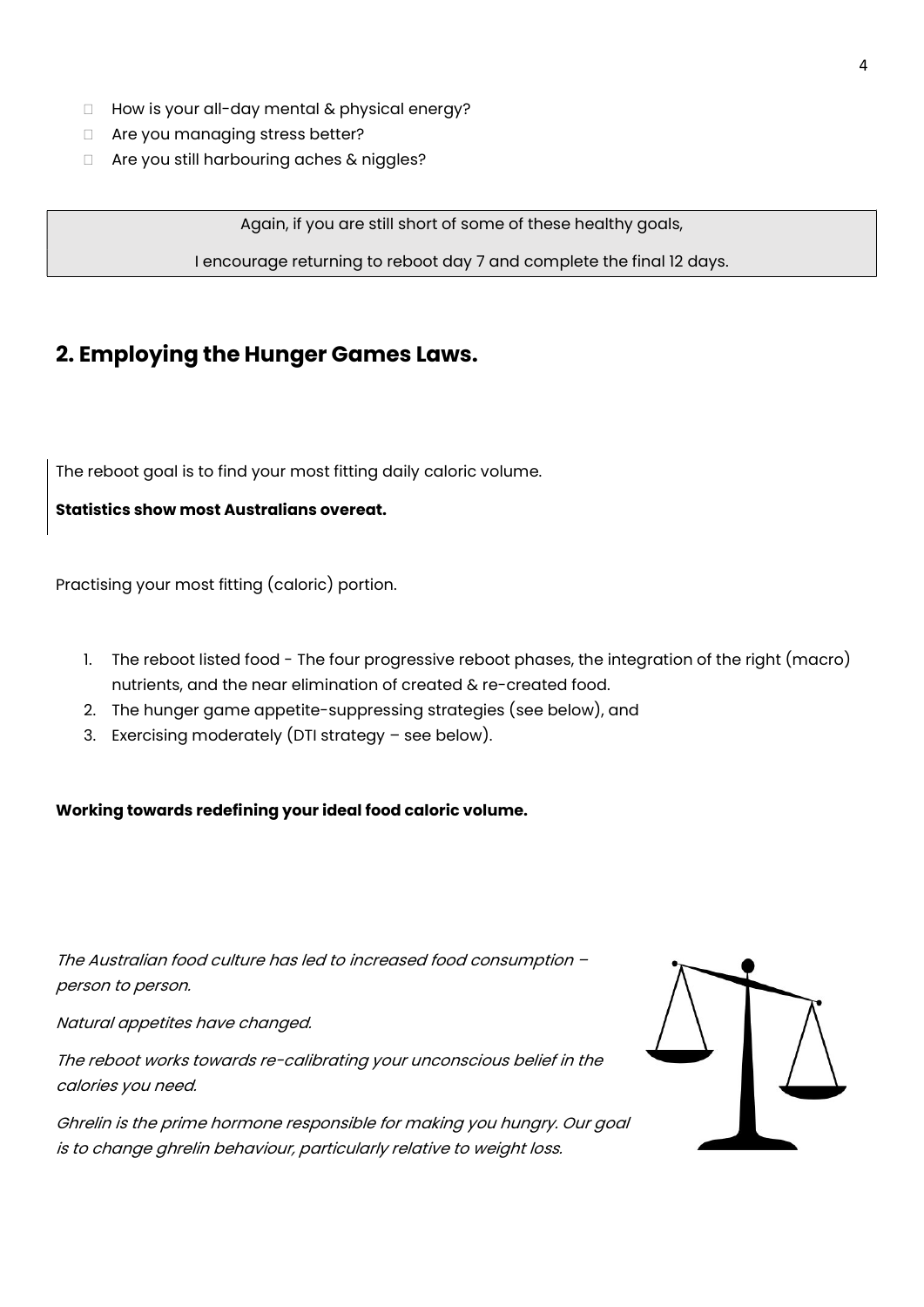#### How it works

# The reboot dietary model works towards reaching appetite satisfaction and suppression of fewer (but more fulfilling) calories.

#### a. Follow the meal to meal reboot guide; making minor adjustments or bespoke amendments.

Consider your meal starting portion.

The listed recipes relate mainly to serving 4.

Please note the serving recommendations relative to Brad Pamp (male, high exercise load) & Lyndall Pamp (female, moderate exercise). Both are working towards their ideal weight.

# $\supset$  Please disregard counting calories.

#### Further,

If you are a larger active male, consider increasing the serving while employing the hunger games rules. If you are a relatively inactive smaller female, you should reduce the suggested starting portion.

The goal is to satisfy your appetite for 6-8 hours.

You should not fall hungry.

#### b. Consider the listed appetite-suppressing strategies before, during and after your meals.

#### 1. Follow the meals listed as closely as possible, particularly with authentic food.

- $\checkmark$  The food nutrients,
- $\checkmark$  The pairing of natural food colours (e.g, red goes with white & green),
- $\checkmark$  The protein, fat, & carb ratio, and,
- $\checkmark$  The dietary fibre,

Support appetite suppression (and metabolic fat-burning) on a lower caloric volume.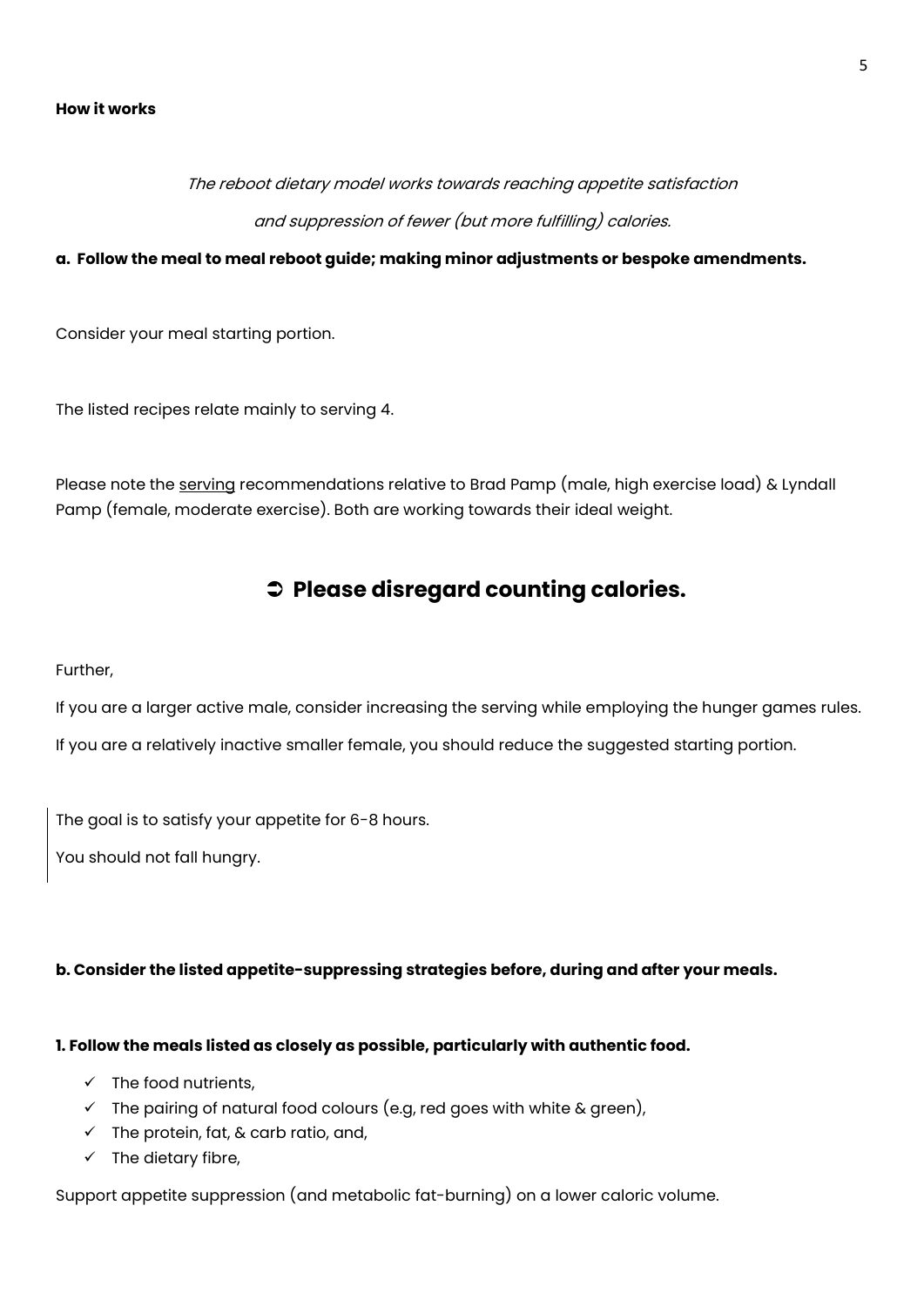# 2. Before and during meals, drink soda water (with the tiniest pinch of near tasteless pink Himalayan salt).

Why?

- $\checkmark$  Filling the gut and stretching the gut walls prompts STOP you've had enough.
- $\checkmark$  The maintenance of optimum hydration.
- $\checkmark$  The brain finds it difficult to differentiate between hunger and thirst.
- $\checkmark$  Most of the time, you're thirsty, not hungry.
- $\checkmark$  Improves digestion.
- $\checkmark$  The faster your brain recognises it's got the nutrients it needs, the sooner you'll be full and satisfied.

# 3. Immediately after finishing the last mouthful of your now revised and appropriate portion, drink the alkalising (green) drink – Alkalising evening drinks.

 $\checkmark$  This practice will switch off the hunger hormone, 'ghrelin'.

# 4. Consume coffee (natural caffeine choices) after your meal, not during.

 $\checkmark$  Caffeine suppresses the appetite and fires up fat-burning metabolism.

## 5. Soups (the reboot soup – day 3) fill the gut faster, stretching the gut wall and reducing the appetite.

 $\checkmark$  Soups satisfy both hunger and aid in appropriate hydration – win/win.

## 6. Adding spices to meals increases the metabolism and lowers the appetite.

- $\checkmark$  Please feel free to include spices throughout your reboot meals further.
- $\checkmark$  Also, grazing on the furry tops of the fennel stem is not only unbelievably tasty and healthy, but they also lower your appetite.

## 7. Slow down and smell your food before launching in.

- $\checkmark$  This simple practice will play a significant role in adjusting the right volume.
- $\checkmark$  The brain processes your right volume from the right food smell more than taste or gut load.

#### 8. Focus on your meal only.

 $\checkmark$  Dissociation for the good food itself, with, e.g. TV, sport, distorts your prime appetite balance, which is designed to signal, STOP, when you don't require additional calories.

#### 9. Brush your teeth after your last mouthful – trust me on this one.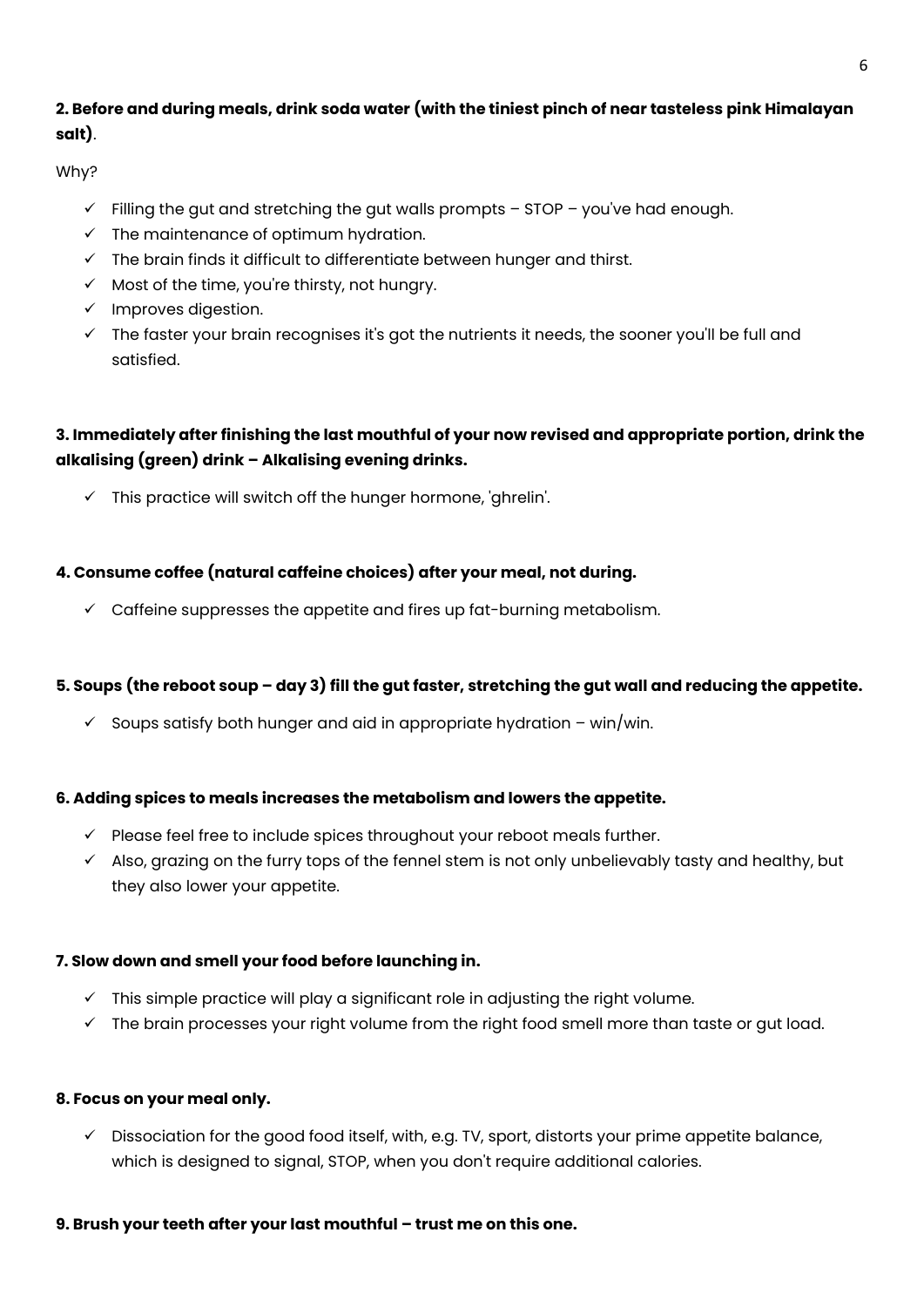And of course;

- Avoid ALL un-real food, where the colour, smell, and taste has been altered or manufactured.
- Manufactured food is typically free of natural toxins, which instruct your appetite to STOP when you're full.
- The fake stuff is a killer towards changing your food behaviour!

## 3. Monitor and adjust your meal portions.

Each day, adjust your portion based on your appetite response from the previous day.

If you feel well satisfied or satiated postmeal, serve (slightly) less food at the same mealtime the next day.

If you are falling hungry within 6 hours of a meal, increase your portions ever slightly.

Remember, our goal is to reduce your daily calories but avoid hunger.

Reducing too little unfulfilling calories and exercising harder is metabolically counter-productive.

The result will always drive up an extraordinary appetite for all the foods we know to promote weight.

The basal metabolism (energy OUT) is 'negatively slowed with too little fulfilling calories (and hunger).

Working towards the right weight must be practised systematically and patiently.

#### Hunger and an increased appetite is typically related to;

- a) Not consuming the listed reboot menu.
- b) Integrating nutritional mismatch foods e.g. sugar & calorie-free versions.
- c) Consuming refined sugary food and excessive alcohol.
- d) Exercising too hard, relative to the current aerobic fitness & health.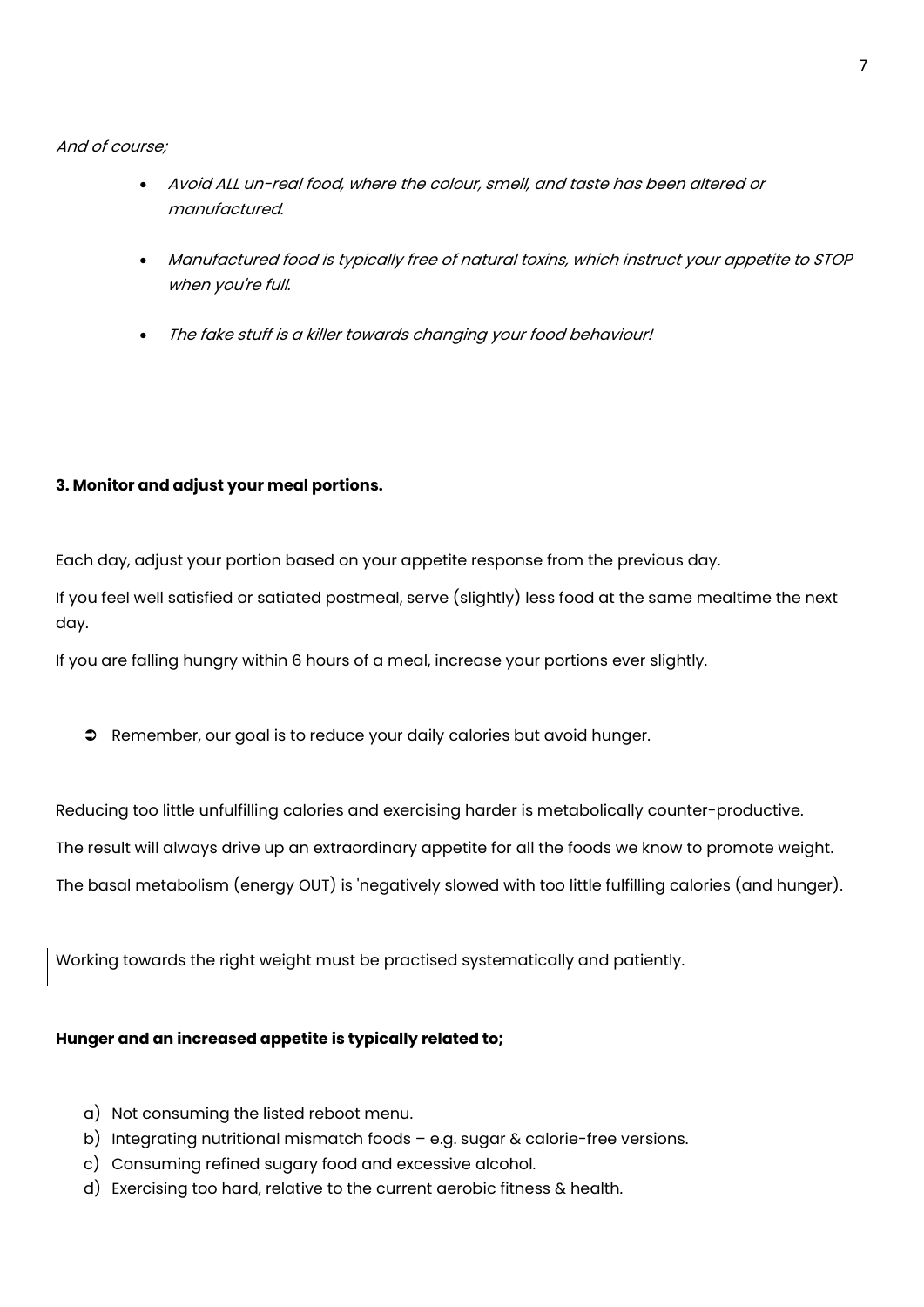Finally, if you're not sure about meal portions and your right caloric volume, contact Brad – that's an invitation.

# 3. A quick word on exercise.

The reboot project is not an exercise/ training based program.

However, I strongly recommend;

1) Exercising as often as possible – daily if possible.

2) Policing an easier more conversational-paced intensity.

The key focus of the reboot project is suppressing the appetite with the right food and a lower volume. Appetite balance is harder to achieve when exercising at higher intensities, particularly with lower aerobic conditioning.

I strongly recommend DTI exercise principles throughout the reboot project.

DTI (Default Training Intensity) Exercise.

DTI (default training intensity) defines your most fitting exercise 'effort' during the reboot.

DTI exercise fires the fat-burning energy tank (promoting ketosis) and balances your optimum appetite.

If weight loss is one of your key reasons for rebooting, DTI exercise is undoubtedly the most fitting exercise for you right now – matched with the reboot dietary menu.

In short: Choose a rhythmic & continuous movement. Gradually increase 'your' intensity towards a conversational paced/effort. Hold this somewhat comfortable effort until you finish.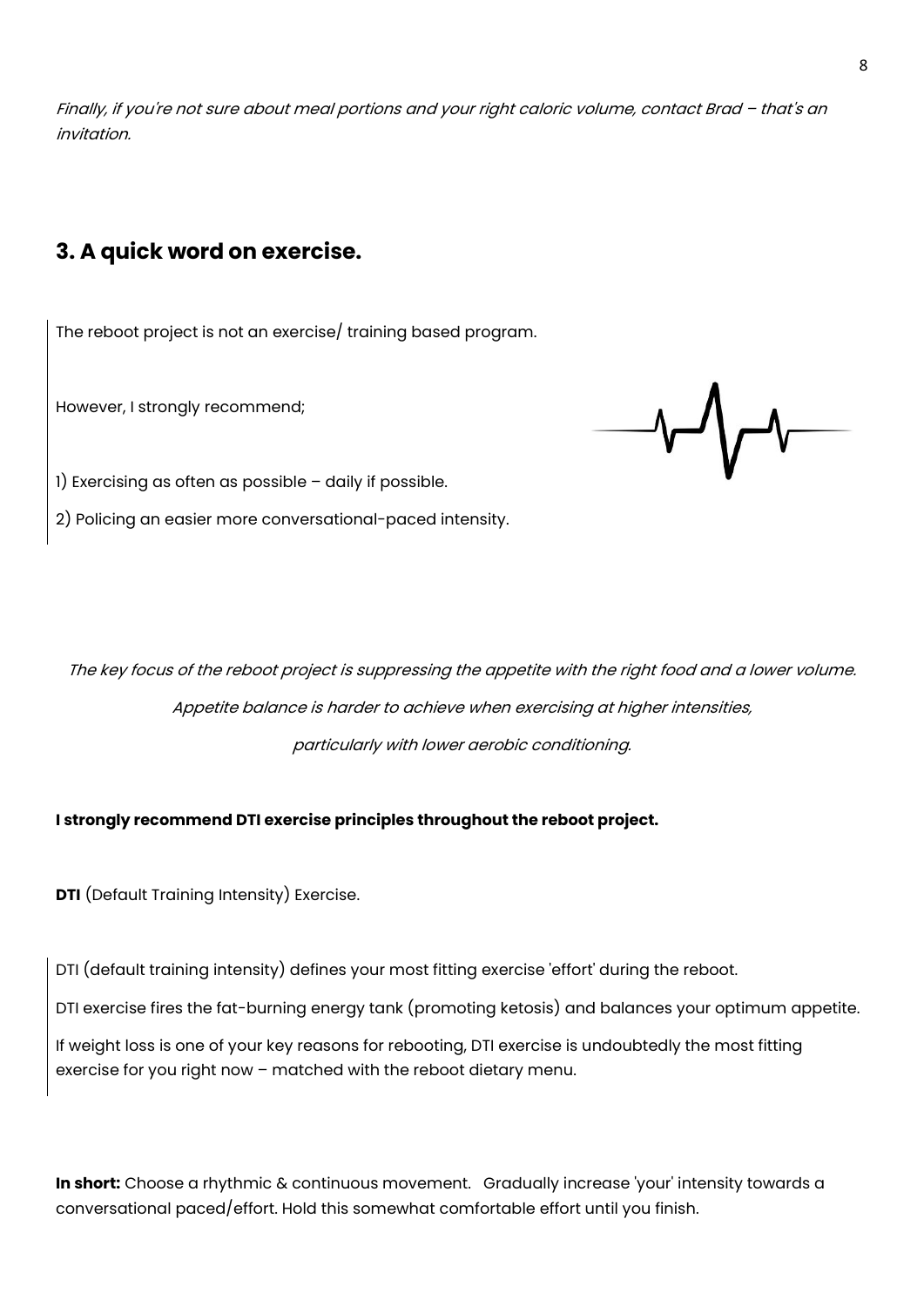That's right! For now, I want you consistently logging 'easier' non-stop movement.

Now is not the time to be blowing the doors off.

You choose: Walking, Running, Riding, Rowing, Swimming, Step-machine, Elliptical machine, whatever remember it must be rhythmic & continuous while holding your all-day conversational effort, only.

#### The more you exercise, holding your DTI (default training intensity)

#### throughout the reboot, the better.

## A note on weight loss.

DTI exercise not only draws energy from fat reserves (and promotes healthy ketosis), but DTI exercise helps you define your optimum caloric volume via your appetite.

It could well be that harder (relative) exercise burns more calories during the exercise session, but consequent appetite is typically amplified, leading to excessive calories.

| <b>DTI Exercise Benefits</b>                                                                                                                                                                                                                                                                                                                               | When pressing over your DTI                                                                                                                                                                                                                                                                                                                                                               |  |
|------------------------------------------------------------------------------------------------------------------------------------------------------------------------------------------------------------------------------------------------------------------------------------------------------------------------------------------------------------|-------------------------------------------------------------------------------------------------------------------------------------------------------------------------------------------------------------------------------------------------------------------------------------------------------------------------------------------------------------------------------------------|--|
| Drives ketosis and weight loss (when<br>$\bullet$<br>needed).<br>Hunger suppression > the hormone leptin.<br>$\bullet$<br>Mindset balance > dopamine, serotonin.<br>Balances circadian rhythm > prime sleep.<br>Lowers acidity > boosts immune health.<br>$\bullet$<br>Lower risk of injury.<br>Lowers inflammation.<br>Is enjoyable for most people.<br>٠ | It trains the sugar burning system.<br>Appetite boost 4 hours post > hormone,<br>ghrelin.<br>Appetite is drawn towards sugar or<br>alcohol - quick fixes (particularly later in<br>the evening).<br>Increases the stress hormone cortisol.<br>Increases temperature disrupting sleep<br>patterns.<br>Increases risk of upper respiratory illness.<br>Harder re-balancing ideal hydration. |  |

#### Dertermining YOUR DTI!

#### 1. Perceived effort.

Press up to what you think is your all-day conversational effort, and hold this intensity to the finish.

If you can't hold a lighter conversation while on the move, you are pressing too hard, and over your DTI.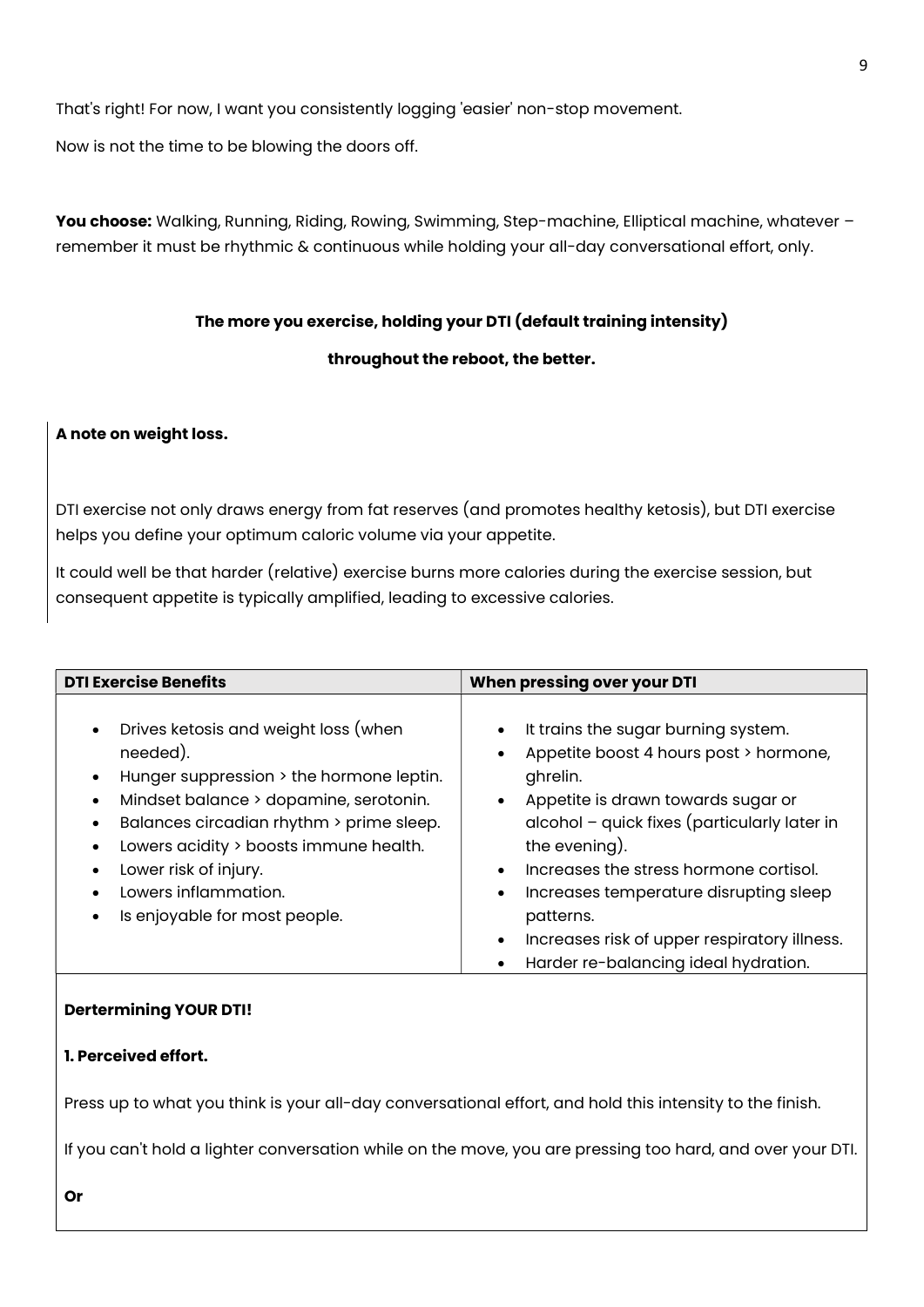# 2. Calculate your DTI in Heart Rate (beats per minte).  $a)$  183 minus your Age = (This is your Heart Rate in Beats per Minute). **b)** If you've suffered significant illness within the last five years; minus  $6 =$ c) You've been largely sedentary over the past two years; minus  $3 =$ d) You have suffered more than one cold & flu over the past 12 months; minus  $2 =$ e) You are challenged regularly with muscle or joint inflammatory conditions; minus 3 = f) You are challenged with lifestyle stress; minus  $3 =$  $g$ ) You've mainly been healthy for two years; add  $5 =$ h) You've exercised regularly for three years; add  $3 =$  (This number, your HR, is your DTI ceiling). Your DTI Zone: From 10 beats lower than your DTI up to your DTI. Eg. 122-132bpm. Throw on a heart rate monitor, police your DTI ceiling, and log the DTI minutes your lifestyle allows.

# 4. Understanding healthy ketosis.

We draw energy from two primary fuel sources.

| Sugar                              | Fat                            |
|------------------------------------|--------------------------------|
| Blood & Stored Glucose (Glycogen). | Adipose tissue (Triglycerides) |

We need the energy to breathe, digest and move.

We all draw from both sources with the ratio of sugar:fat energy changing from person to person.

Genetics and lifestyle choices dictate the sugar:fat ratio.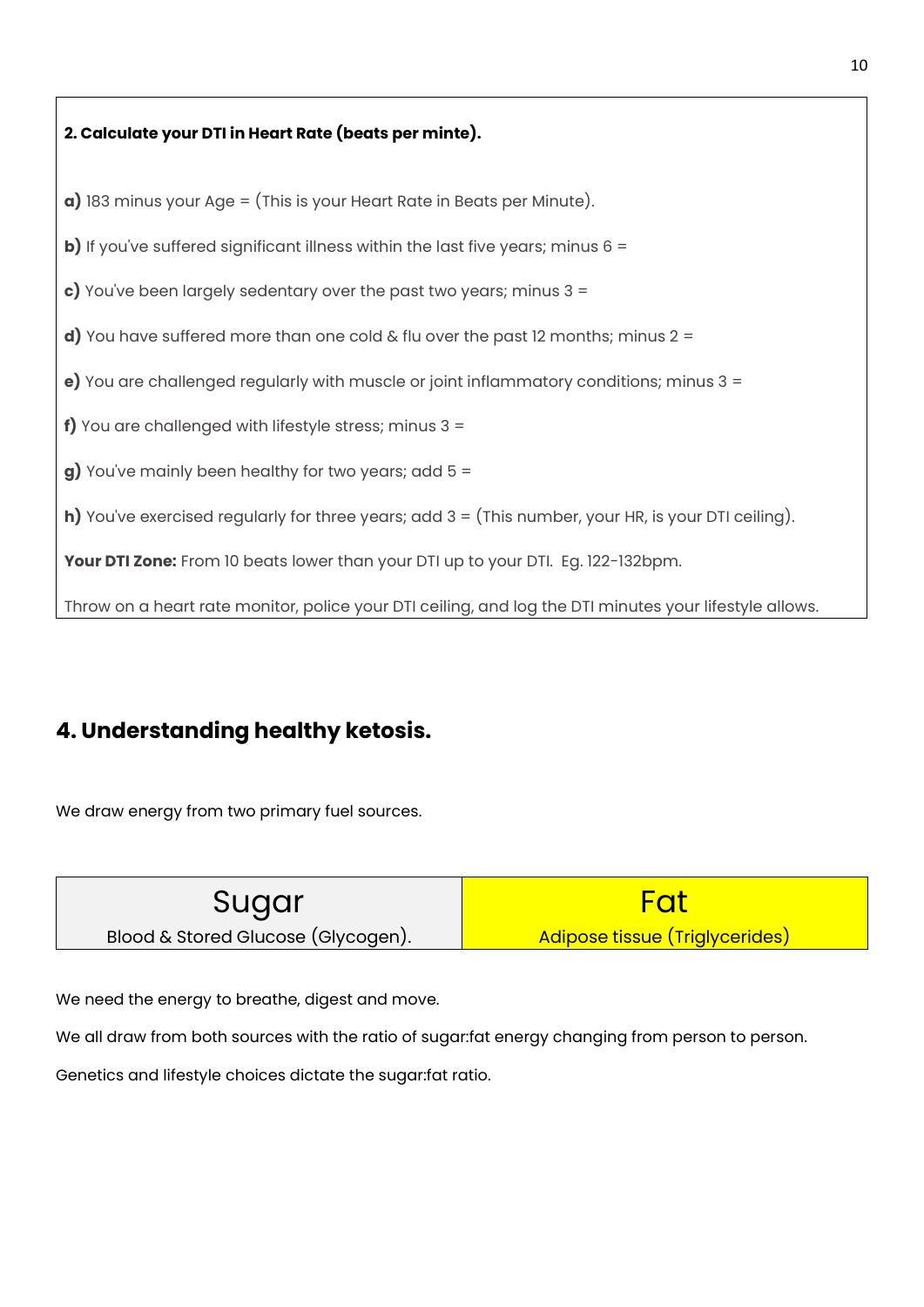#### So what is Ketosis?

The stored body fat (triglycerides) is metabolised into blood ketones without available blood glucose. The ketones are transported and processed, providing enduring mental and physical energy for breathing, digesting and moving.

In simple terms, ketosis is the breakdown and processing of stored fat as energy.

#### Why is healthy ketosis a good thing?

- $\checkmark$  It leads towards and maintains one's ideal weight, as nature intended.
- $\checkmark$  Maintains optimum pH controls inflammation.
- $\checkmark$  It carries a healthy appetite natural food choices and volume.
- $\checkmark$  Allows for enduring mental and physical energy.
- $\checkmark$  It optimises Sleep.

#### How do we prompt ketosis?

Lowering Dietary Carbohydrates – namely, simple and refined sugars and, to a lesser extent, complex and starchy carbohydrates.

**DTI Exercise** – rhythmic & continuous conversational paced movement. The more prolonged, more enduring exercise, free from breaking, is a sure-fire way to boost healthy ketosis.

Intermittent Fasting - controlled and periodic Fasting will prompt ketosis. Again, in the absence of dietary-induced blood glucose, the brain has no other option but to break down stored fat for fuel.

Stress Management – a more relaxed mind will typically favour healthy ketosis. However, the mental & emotional (sympathetic stress response) drives sugar burning. Commonly, sustained mental stress will lure the appetite towards 'quick-fix' choices – carbohydrates.

**Prioritising Dietary 'Good' Fat** – healthy fats do not provoke an insulin response. This is typically good. Also, good fats suppress and fulfil the appetite on a lower caloric volume.

If you want to burn sugar, eat sugar; if you want to burn fat, eat (good) fat.

**Prioritising Sleep** – nutritionally sound sleep drives ketosis.

And,

**Choosing Your Parents** - genetically-driven carbohydrate tolerance. Experts calculate 8% of the Australian population are carbohydrate tolerant. This means, regardless of the dietary carbohydrate consumption, simple or complex, the near-immediate burning of dietary-induced blood glucose limits the insulin response.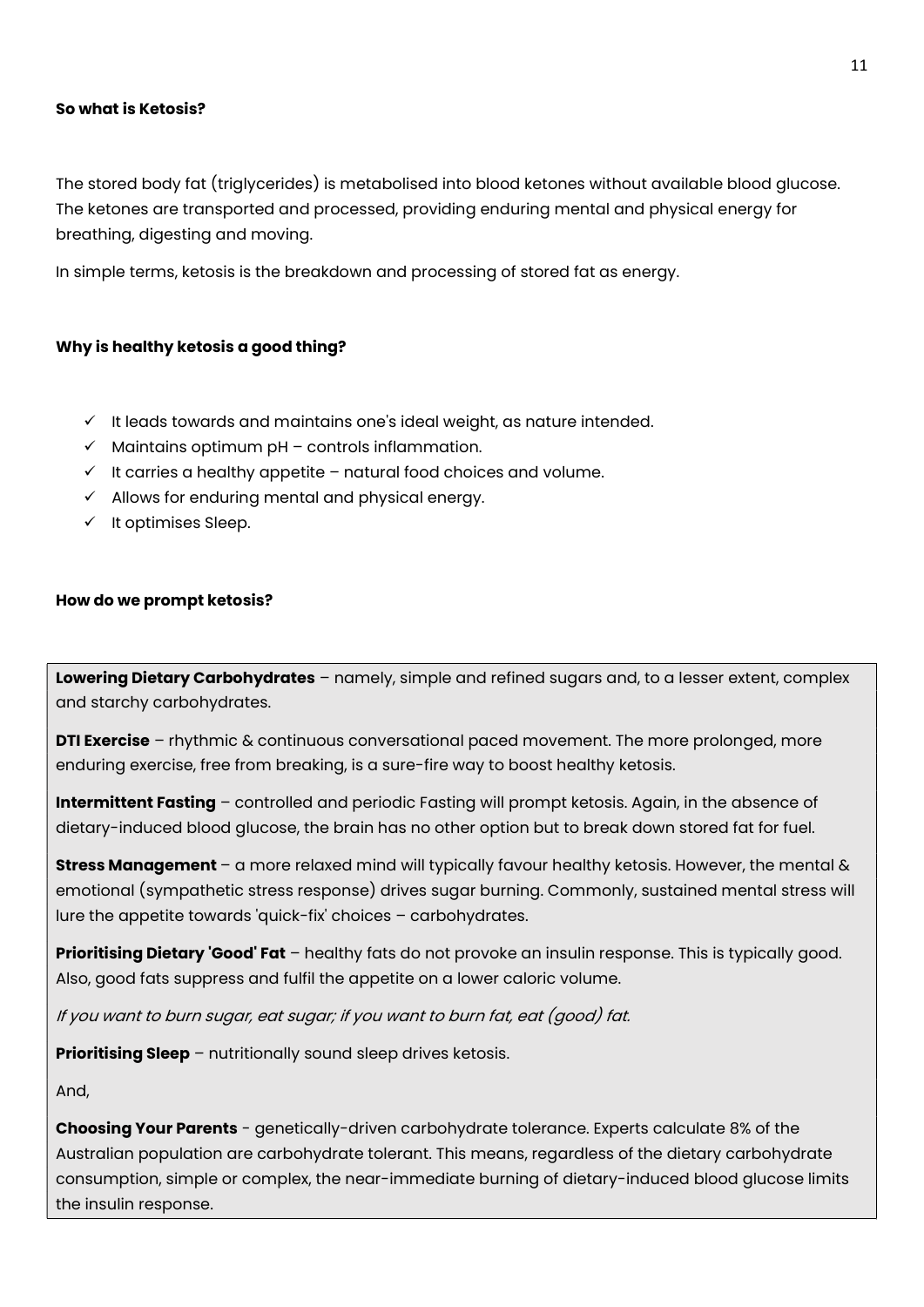# What has carbohydrate tolerance and the insulin response got to do with weight management?

E.g. for simpler terms.

- 1. Consumption of dietary carbohydrates.
- 2. A boost in blood glucose (sugar).
- 3. In the absence of committed movement, a boost in insulin (via the pancreas) to counter the toxic and potentially dangerous higher blood glucose.
- 4. Insulin transports the potential energy (glucose) to the liver.
- 5. The liver converts the 'sugar' to stored fat as potential energy (triglycerides).
- 6. Therefore, less 'excessive' blood glucose, less insulin, less insulin, less fat storage.

Someone who is more carbohydrate tolerant, courtesy of genetics, or practices a more fitting healthy diet and exercising appropriately (consistently) will produce less insulin.

Therefore, less conversion of sugar to stored fat.

**Carbohydrate tolerant** – typically thrive from more dietary carbohydrates, including some simple sugars.

**Carbohydrate Intolerant** – undoubtedly benefit from less dietary carbohydrates and very few simple sugars.

## Will you need long-term committed keto-style choices?

For most, no.

I strongly believe in a variety of appropriate and fitting dietary carbs.

For those living at their ideal weight and exercising regularly, a variety of dietary carbs are necessary.

For those carbohydrate intolerant, I strongly recommend employing more committed keto-style dietary principles as data proves this practice will lead to ideal weight due to a change in food behaviour.

## FYI, Why would I (Brad Pamp) commit to reboot keto-style principles – as defined in phase 3?

- $\checkmark$  Prime up my ability to favour fat for enduring exercise.
- $\checkmark$  Basically, to move for longer and faster, free from fatigue.
- $\checkmark$  And to lower the (on-the-go) dietary simple sugars to make this more prolonged exercise possible.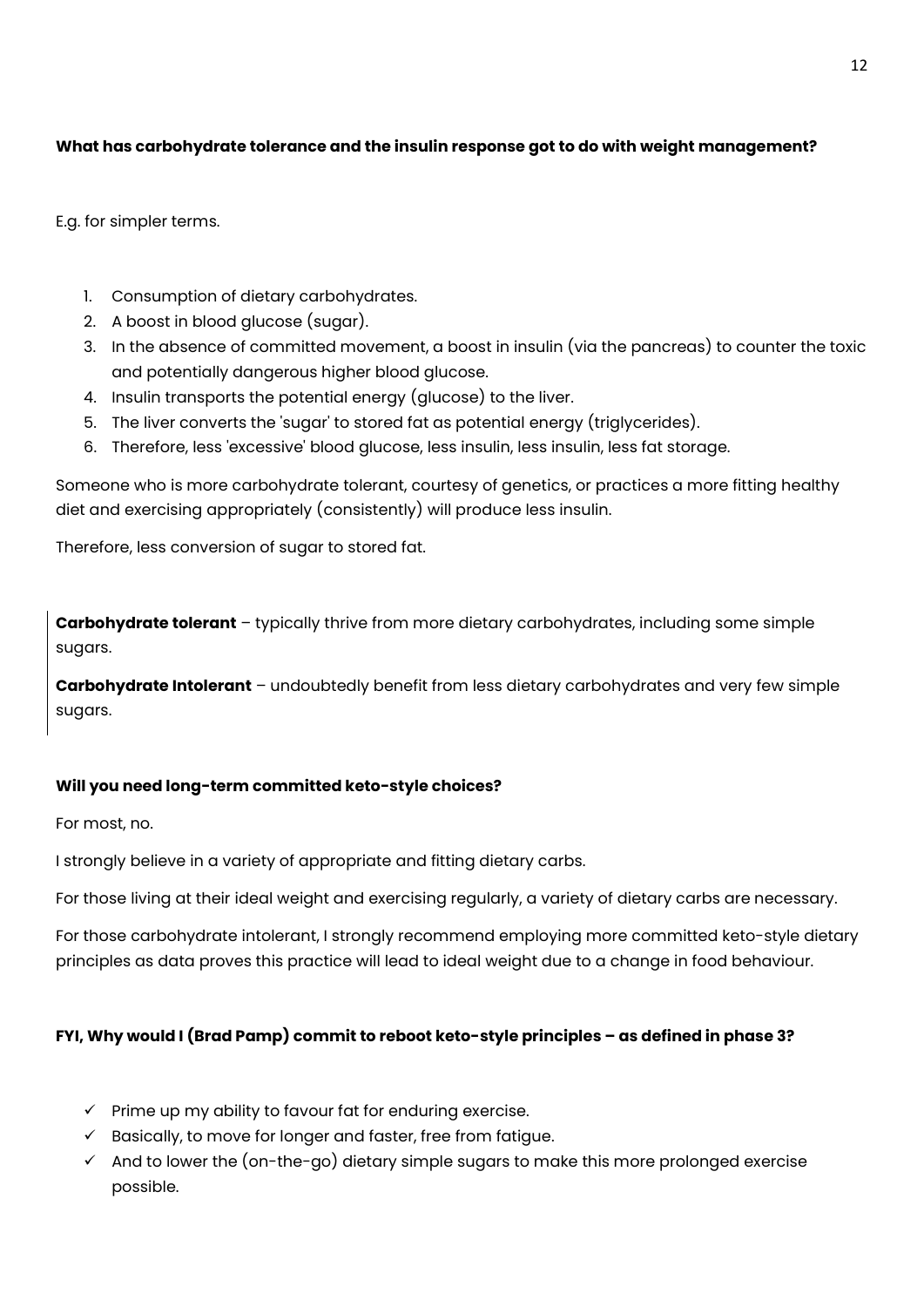# 5. The four reboot phases.

#### Phase 1 - The Gut Cleanse

Days: 4

**Purpose:** Clean out the gut biome in readiness for a healthy reload.

#### Main feature: Healthy dietary fibre

Why: Before we focus on finding your best blood glucose balance and the drive towards reaching your healthy-best ketosis, we need your gut biomes well-balanced. It is fruitless, roaring into the right caloric balance, lowering unnecessary dietary carbohydrates, and exercising appropriately if your gut health harbours inflammation and sabotaging gremlins.

Featured are small healthy snacks mid-morning and mid-afternoon. It is critical in phase one; we do not fall hungry. We avoid larger servings at main meals, albeit fulfilling for many.

We start the change in food behaviour towards smaller yet fulfilling main meals.

#### What you can expect – and what is typical;

- o Perhaps a few days of lifestyle adjustment.
- o A need to confirm with family & friends your 'reboot' commitment.
- o Time allocation and scheduling may take a few days adaptation.
- o Changes to appetite timing.
- o Perhaps more frequent bathroom visits.

Phase 2 - The Alkalising Gut Re-Build.

#### Days: 4

Purpose: Position optimum pH and inflammation, balancing ideal gut biomes, ready for phases 3&4.

…………………………………………………………………………………………………………………..

Main feature: Healthy real probiotic choices.

Why: I like to start with stress management. Unrelenting headspace challenges make it considerably harder re-postioning your ideal fat-burning metabolism. And, your gut could be considered your second brain. Your metabolism will respond best when your gut is best balanced. Perfect gut health is king. We also 'need' to ensure your most robust immune system before hitting the 10-day phase 3.

A solid pre-season will amplify your results in phases 3&4.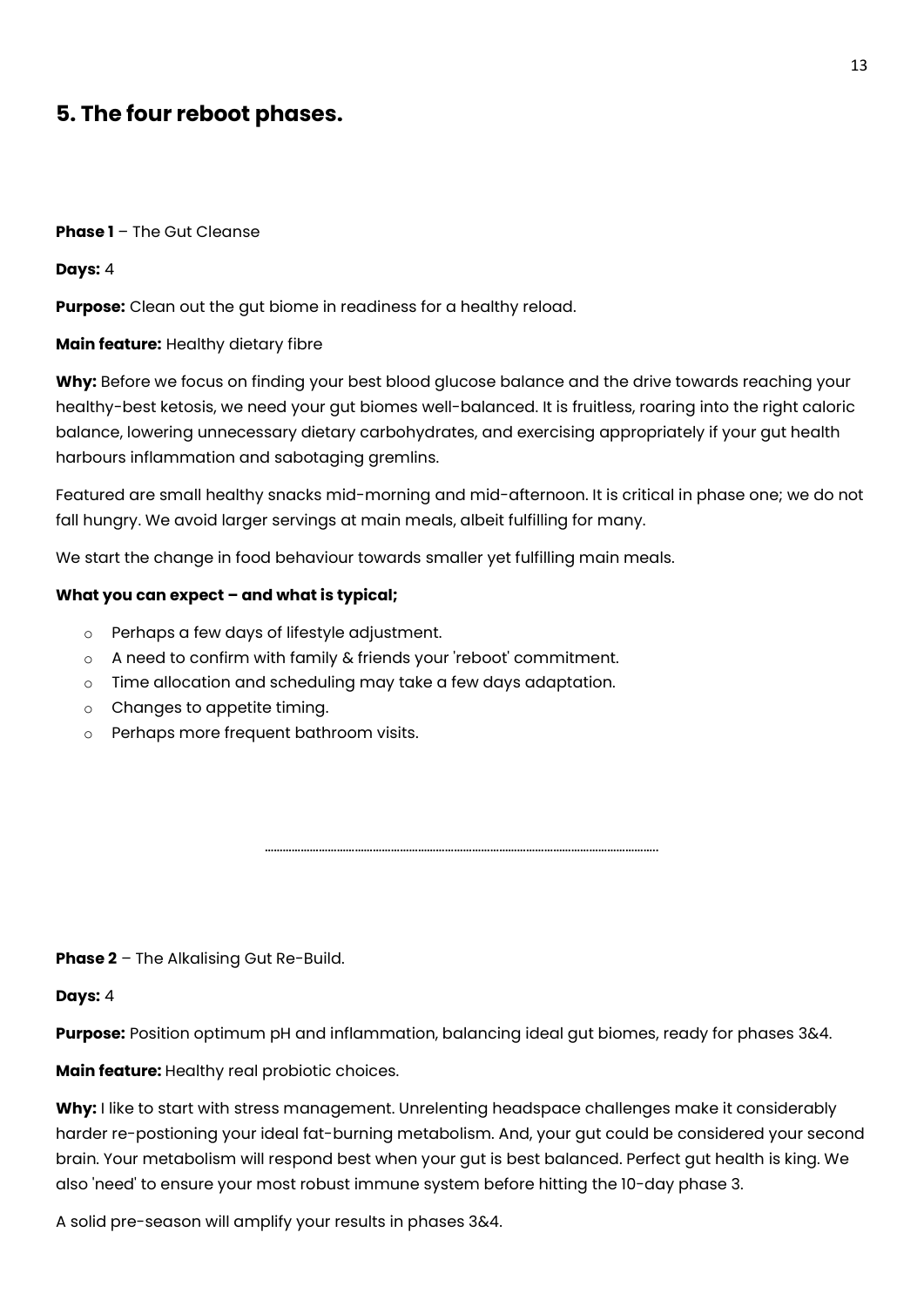#### What you can expect – and what is typical;

- o Further bathroom visits.
- $\circ$  Alcohol cravings if you currently drink daily.
- o Likely loss of 1-2kgs; this will mostly be a fluid loss.
- $\circ$  Possible soreness from the postural exercises if you're restarting strength work.
- o A daily routine will start to play out innately.
- o No coffee day could bring jitters or the need to kill someone.
- o No alcohol over the wkend could cause social disorientation.
- $\circ$  While you may think the program is a little odd, it will now make some sense.

**Phase 3** – Driving Ketosis

Days: 10

**Purpose:** Leave your metabolism favouring stored fat as your prime fuel source instead of drawing (and refilling) your sugar tank. Flip the lever to fat burning and keep it there.

…………………………………………………………………………………………………………………..

Main feature: Lower unnecessary dietary carbohydrates, find the perfect balance of healthy dietary fats and fit the best protein.

Why: Current Australian statistics show, most Australians favour sugar (blood and stored) as their prime energy source. Our nation is gaining weight. The increased exposure to processed food, more food, and the very food that promotes fat storage and lifestyle stress are some reasons for a sugar burning preference. Phase 3 drives ketosis - the burning of stored fat as a healthy and enduring fuel source.

#### What you can expect – and what is typical;

- o Weight loss.
- o Thirsty
- o The need for ½ your regular hours of sleep.
- o A weird fullness from seemingly small portions.
- o Believing the diet can not be right! Or healthy!
- o Missing fruit.
- o Asking if fruit or the reboot cereal mix will return yes, in phase 4.
- o I reckon I'll bail; it's too hard.
- o Sugar fiends will find the transition and adaption more complicated but will benefit most.